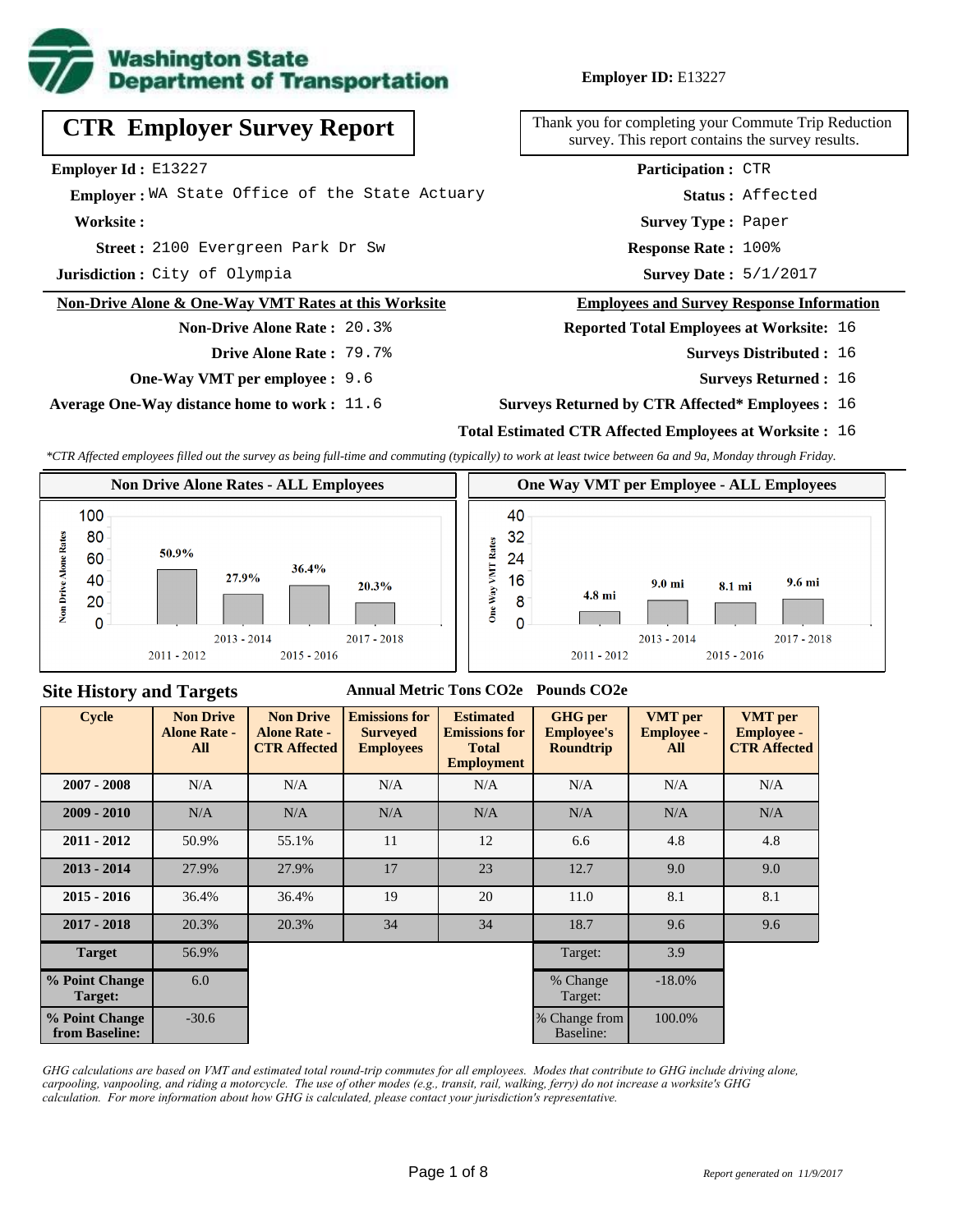

## **Commute Trips By Mode - All Employees**

**Q.4: Last week, what type of transportation did you use each day to commute TO your usual work location? (Mode used for the longest distance.)**



*\* Motorcycle-1 is now included in Drive Alone and Motorcycle-2 is included in Carpool. Information about these trips is still available by request.*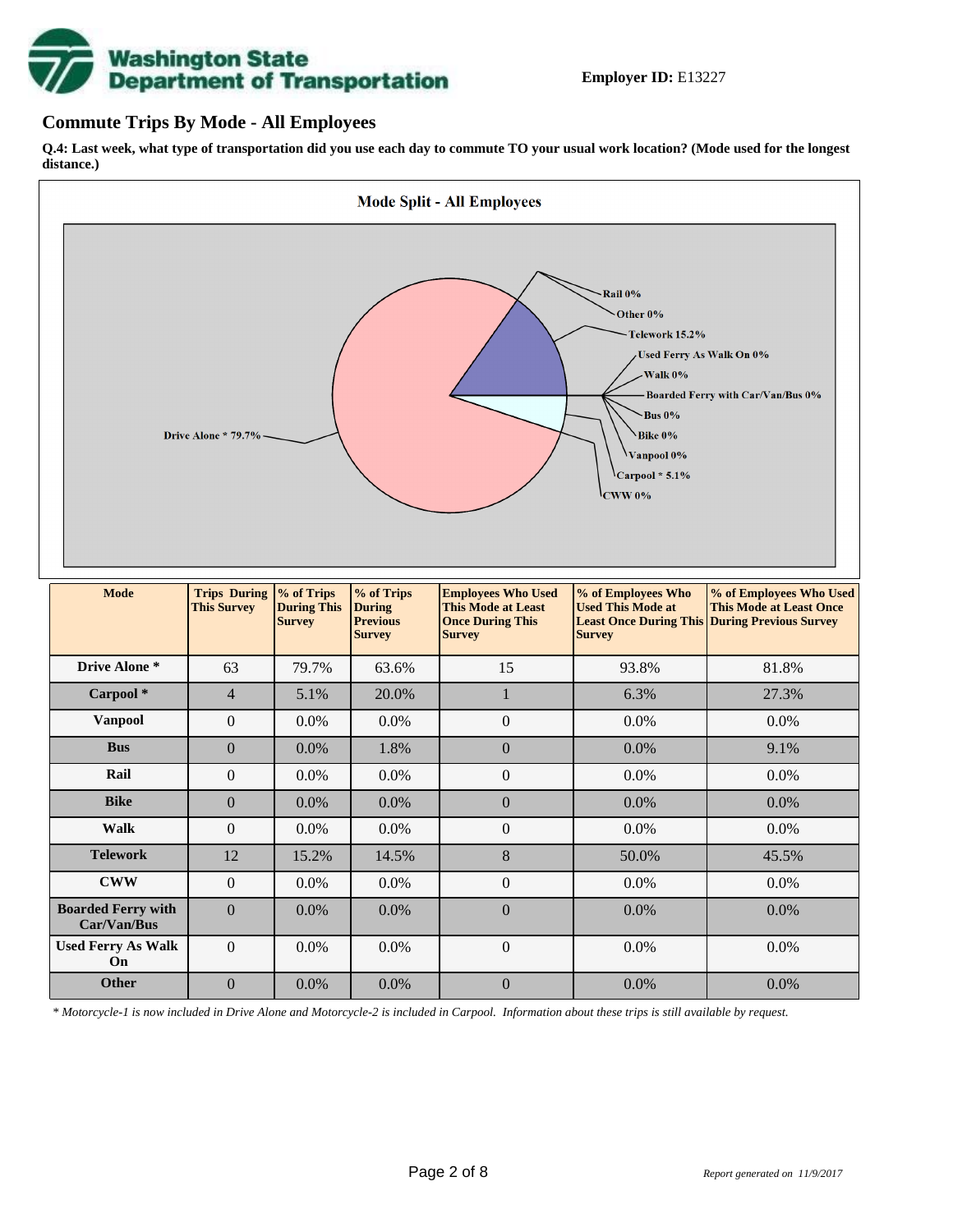

## **Commute Trips By Mode - Affected Employees**

**Q.4: Last week, what type of transportation did you use each day to commute TO your usual work location? (Mode used for the longest distance.)**



*\* Motorcycle-1 is now included in Drive Alone and Motorcycle-2 is included in Carpool. Information about these trips is still available by request.*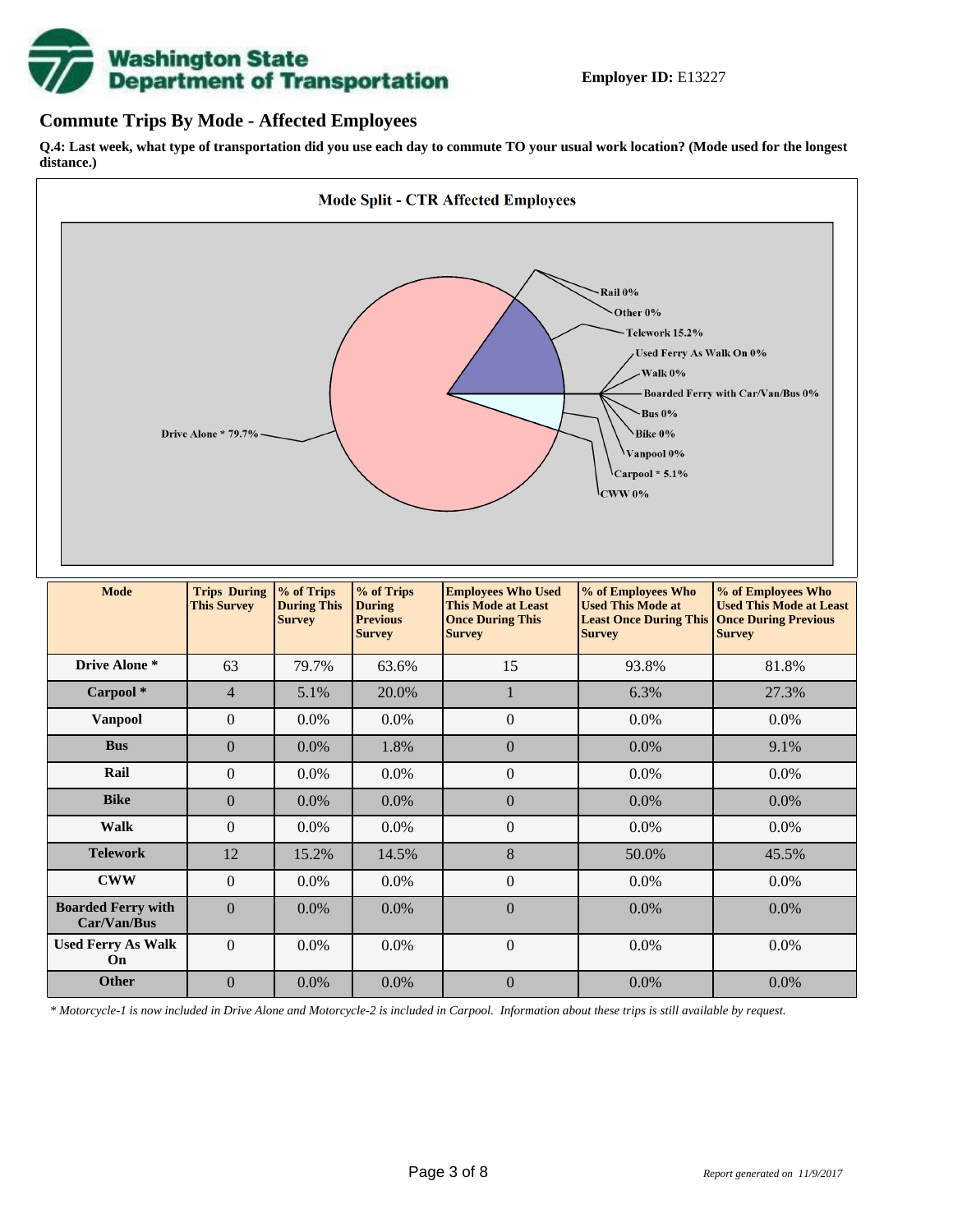

# **Alternative Modes - Number of Employees Who Used a Non-Drive Alone Mode:**

| <b>Non-Drive Alone</b><br><b>Number Of Days</b> | <b>Exactly this # of</b><br><b>Employees</b> | <b>Exactly this % of</b><br><b>Employees</b> | At least # of<br><b>Employees</b> | At least % of<br>employees |  |  |
|-------------------------------------------------|----------------------------------------------|----------------------------------------------|-----------------------------------|----------------------------|--|--|
| 0 Day                                           | 8                                            | 50%                                          | 16                                | 100%                       |  |  |
| 1 Days                                          | 3                                            | 19%                                          | 8                                 | 50%                        |  |  |
| 2 Days                                          | 4                                            | 25%                                          | 5                                 | 31%                        |  |  |
| 3 Days                                          | $\overline{0}$                               | 0%                                           |                                   | 6%                         |  |  |
| 4 Days                                          | $\Omega$                                     | 0%                                           |                                   | 6%                         |  |  |
| 5 Days                                          |                                              | 6%                                           |                                   | 6%                         |  |  |
| <b>6 or More Days</b>                           | $\theta$                                     | 0%                                           | $\Omega$                          | 0%                         |  |  |

## **Count by Occupancy of Carpools and Vanpools**

**Q.5 If you used a carpool or vanpool as part of your commute, how many people (age 16 or older) are usually in the vehicle?**

| <b>Ridesharing Occupancy</b> | <b>Mode</b> | <b>Response Count</b> |  |  |  |
|------------------------------|-------------|-----------------------|--|--|--|
| $2*$                         | Carpool     | 4                     |  |  |  |
| 3                            | Carpool     | $\boldsymbol{0}$      |  |  |  |
| 4                            | Carpool     | $\theta$              |  |  |  |
| 5                            | Carpool     | $\boldsymbol{0}$      |  |  |  |
| >5                           | Carpool     | $\overline{0}$        |  |  |  |
| < 5                          | Vanpool     | $\overline{0}$        |  |  |  |
| 5                            | Vanpool     | $\boldsymbol{0}$      |  |  |  |
| 6                            | Vanpool     | $\boldsymbol{0}$      |  |  |  |
| 7                            | Vanpool     | $\boldsymbol{0}$      |  |  |  |
| 8                            | Vanpool     | $\boldsymbol{0}$      |  |  |  |
| 9                            | Vanpool     | $\boldsymbol{0}$      |  |  |  |
| 10                           | Vanpool     | $\boldsymbol{0}$      |  |  |  |
| 11                           | Vanpool     | $\boldsymbol{0}$      |  |  |  |
| 12                           | Vanpool     | $\boldsymbol{0}$      |  |  |  |
| 13                           | Vanpool     | $\boldsymbol{0}$      |  |  |  |
| 14                           | Vanpool     | $\overline{0}$        |  |  |  |
| >14                          | Vanpool     | $\boldsymbol{0}$      |  |  |  |

\* Motorcycle-2 counted with Carpool-2 for this table.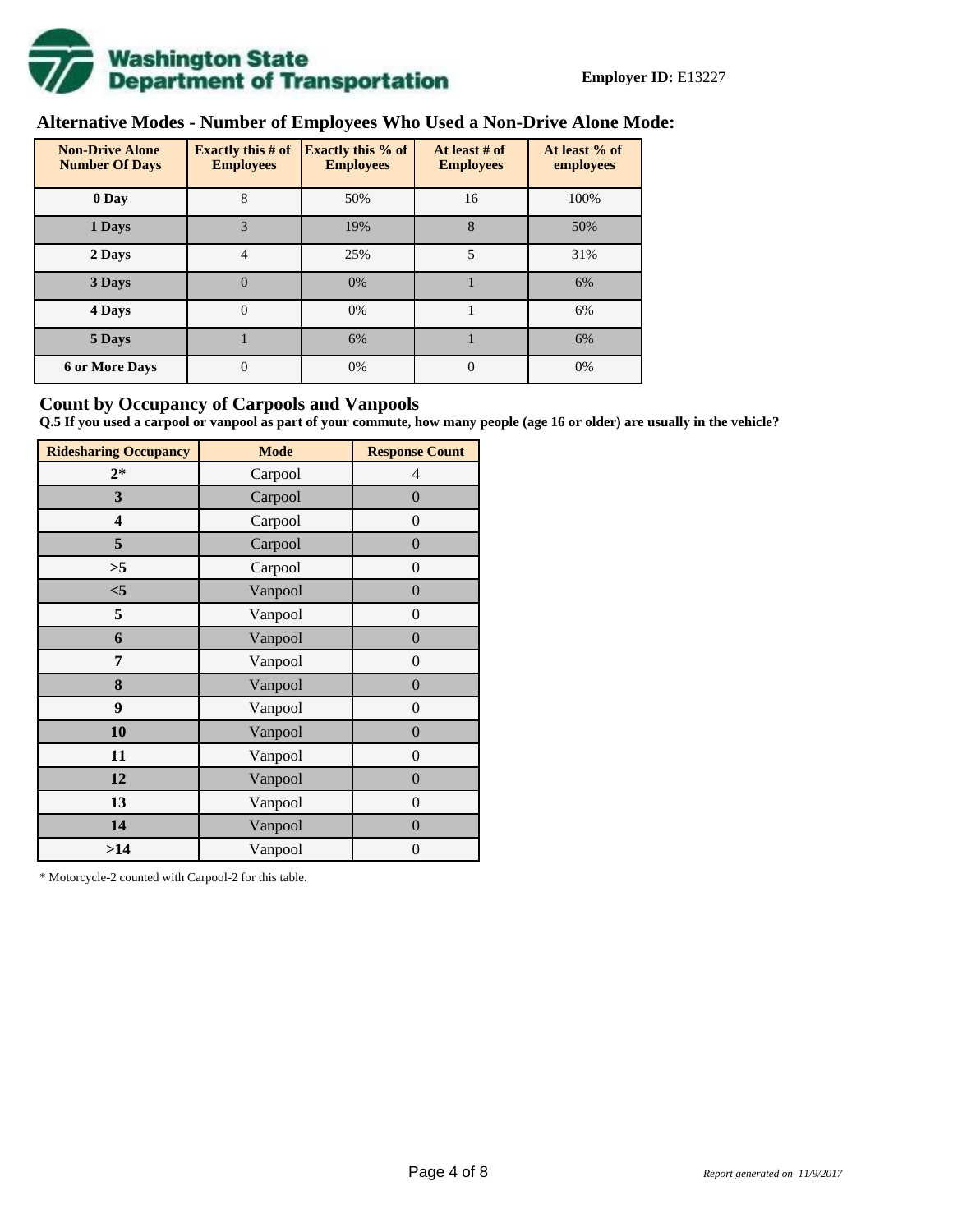

# **Reported Work Schedule - All Employees**

**Q.8 Which of the following best describes your work schedule?**

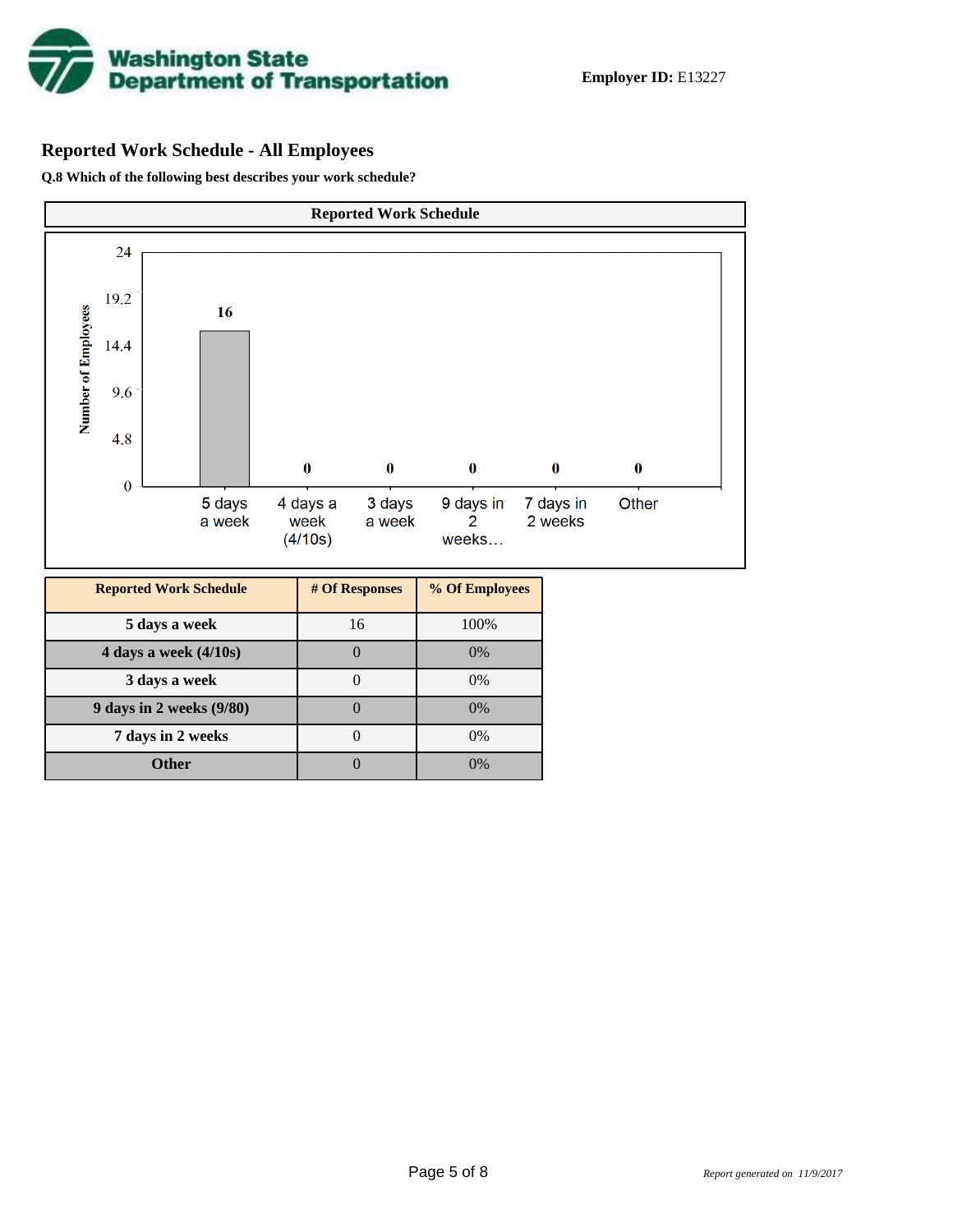

## **Parking and Telework**

**Q.9: On the most recent day that you drove alone to work, did you pay to park? (Mark "yes" if you paid that day, if you prepaid, if you are billed later, or if the cost of parking is deducted from your paycheck.)**



**Q.10: How many days do you typically telework?**

| <b>Telework Frequency</b>           | # of Responses | % of Responses |
|-------------------------------------|----------------|----------------|
| No Answer/Blank                     |                | $0.0\%$        |
| I don't telework                    | $\overline{2}$ | 12.5%          |
| Occasionally, on an as-needed basis | 3              | 18.8%          |
| 1-2 days/month                      |                | 6.3%           |
| 1 day/week                          | 5              | 31.3%          |
| 2 days/week                         | 5              | 31.3%          |
| 3 days/week                         |                | $0.0\%$        |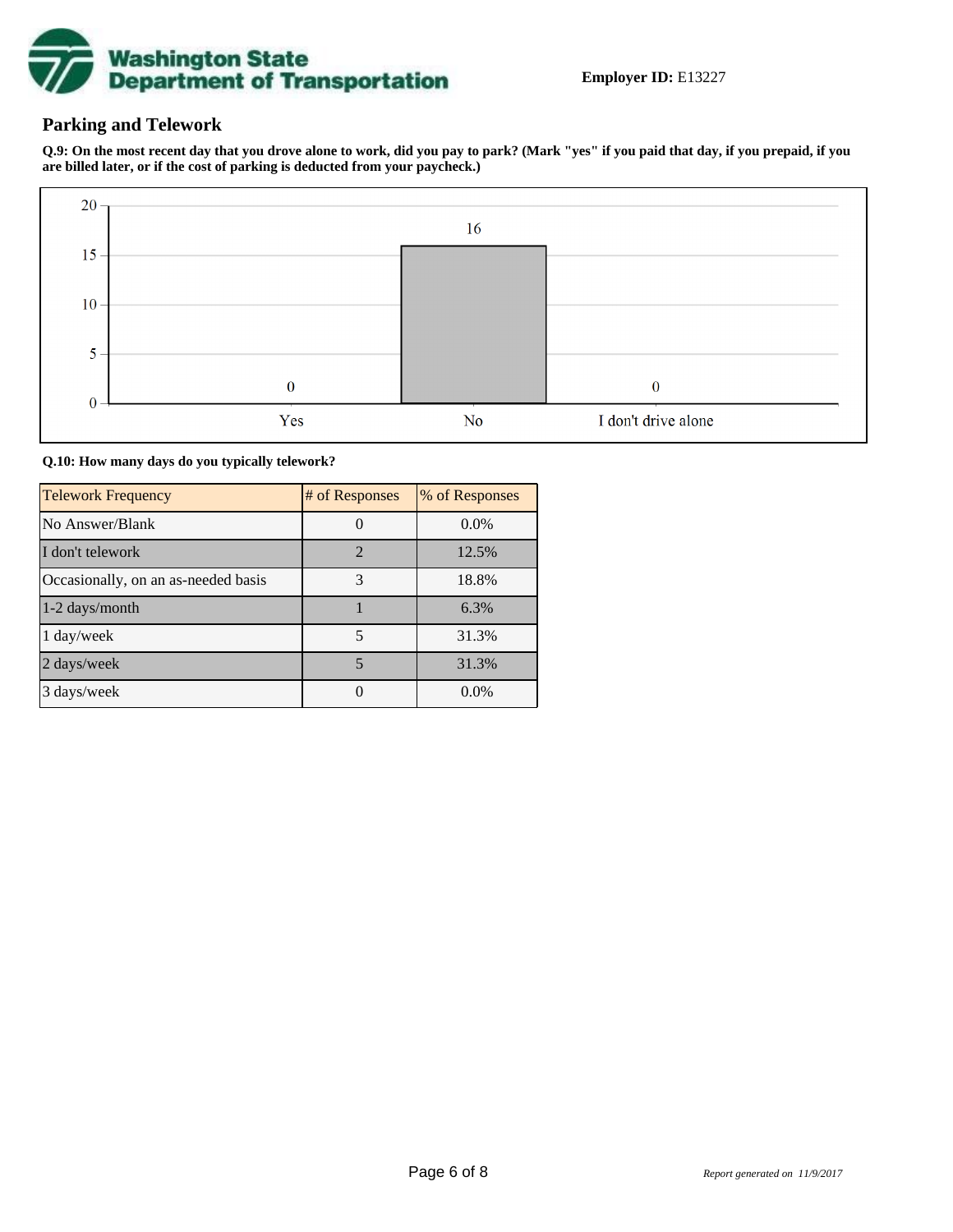

## **Reasons for driving alone to work/not driving alone to work**

**Q11. When you do not drive alone to work, what are the three most important reasons?**

| <b>Question Text</b>                                           | # of Responses | % of Responses |
|----------------------------------------------------------------|----------------|----------------|
| I have the option of teleworking                               | 8              | 26.7%          |
| To save money                                                  | 6              | 20.0%          |
| Personal health or well-being                                  | 3              | 10.0%          |
| Cost of parking or lack of parking                             | 3              | 10.0%          |
| Financial incentives for carpooling, bicycling or walking.     | $\overline{2}$ | 6.7%           |
| Free or subsidized bus, train, vanpool pass or fare benefit    | $\overline{2}$ | 6.7%           |
| To save time using the HOV lane                                | $\overline{2}$ | 6.7%           |
| Environmental and community benefits                           | $\mathfrak{D}$ | 6.7%           |
| Driving myself is not an option                                | $\mathbf{1}$   | 3.3%           |
| Emergency ride home is provided                                |                | 3.3%           |
| I receive a financial incentive for giving up my parking space | $\theta$       | 0.0%           |
| Preferred/reserved carpool/vanpool parking is provided         | $\Omega$       | $0.0\%$        |
| Other                                                          | $\theta$       | $0.0\%$        |

#### **Q12. When you drive alone to work, what are the three most important reasons?**

| <b>Question Text</b>                                      | # of Responses | % of Responses |  |  |
|-----------------------------------------------------------|----------------|----------------|--|--|
| I like the convenience of having my car                   | 15             | 33.3%          |  |  |
| My commute distance is too short                          | 11             | 24.4%          |  |  |
| Riding the bus or train is inconvenient or takes too long | 9              | 20.0%          |  |  |
| Family care or similar obligations                        | 6              | 13.3%          |  |  |
| My job requires me to use my car for work                 | $\mathcal{E}$  | 6.7%           |  |  |
| <b>Other</b>                                              |                | 2.2%           |  |  |
| I need more information on alternative modes              | $\Omega$       | $0.0\%$        |  |  |
| Bicycling or walking isn't safe                           | $\Omega$       | $0.0\%$        |  |  |
| There isn't any secure or covered bicycle parking         | $\theta$       | $0.0\%$        |  |  |